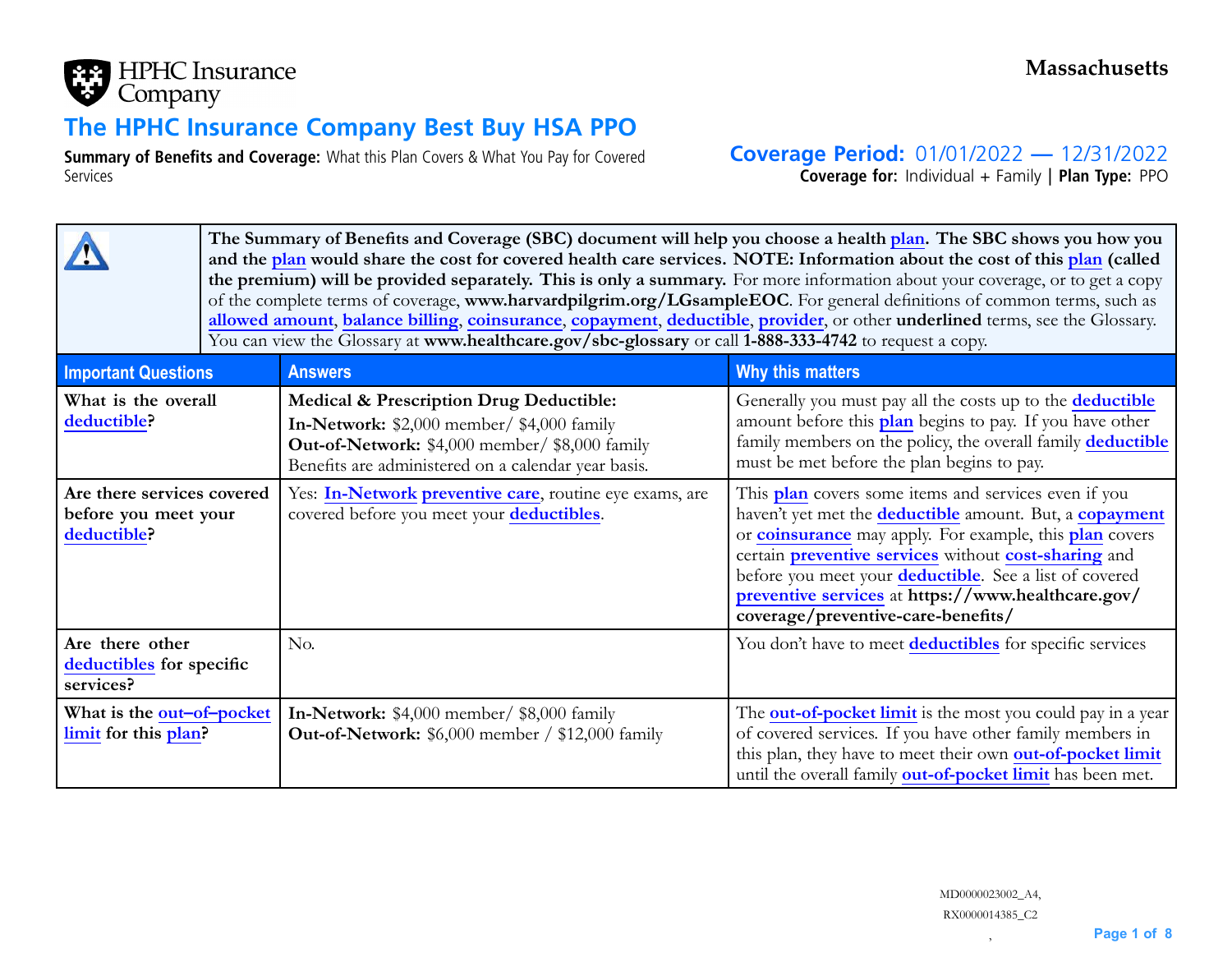| <b>Important Questions</b>                                | <b>Answers</b>                                                                                                                                 |                                                     | Why this matters                                                                                                                                                                                                                                                                                                                                                                                                                                                                                                   |                                                                                                                                                                             |  |
|-----------------------------------------------------------|------------------------------------------------------------------------------------------------------------------------------------------------|-----------------------------------------------------|--------------------------------------------------------------------------------------------------------------------------------------------------------------------------------------------------------------------------------------------------------------------------------------------------------------------------------------------------------------------------------------------------------------------------------------------------------------------------------------------------------------------|-----------------------------------------------------------------------------------------------------------------------------------------------------------------------------|--|
| What is not included in<br>the out-of-pocket limit?       | Premiums, balance-billing charges, penalties for failure<br>to obtain preauthorization for services and health care this<br>plan doesn't cover |                                                     | Even though you pay these expenses, they don't count<br>toward the out-of-pocket limit.                                                                                                                                                                                                                                                                                                                                                                                                                            |                                                                                                                                                                             |  |
| Will you pay less if you use<br>a network provider?       | Yes. See https://www.harvardpilgrim.org/public/<br>find-a-provider or call 1-888-333-4742 for a list of<br>preferred providers.                |                                                     | This plan uses a provider network. You will pay less if<br>you use a <b>provider</b> in the plan's <b>network</b> . You will pay<br>the most if you use an out-of-network provider, and you<br>might receive a bill from a <b>provider</b> for the difference<br>between the provider's charge and what your plan pays<br>(balance-billing). Be aware, your network provider<br>might use an out-of-network provider for some services<br>(such as lab work). Check with your provider before you<br>get services. |                                                                                                                                                                             |  |
| Do you need a referral to<br>see a specialist?            | No.                                                                                                                                            |                                                     | You can see the <b>specialist</b> you choose without permission<br>from this plan.                                                                                                                                                                                                                                                                                                                                                                                                                                 |                                                                                                                                                                             |  |
|                                                           | All copayment and coinsurance costs shown in this chart are after your deductible has been met, if a deductible applies.                       |                                                     |                                                                                                                                                                                                                                                                                                                                                                                                                                                                                                                    |                                                                                                                                                                             |  |
|                                                           |                                                                                                                                                | <b>What You Will Pay</b>                            |                                                                                                                                                                                                                                                                                                                                                                                                                                                                                                                    | <b>Limitations, Exceptions,</b>                                                                                                                                             |  |
| <b>Common Medical Event</b>                               | <b>Services You May Need</b>                                                                                                                   | <b>Network Provider</b><br>(You will pay the least) | <b>Out-of-Network Provider</b><br>(You will pay the most)                                                                                                                                                                                                                                                                                                                                                                                                                                                          | & Other Important<br><b>Information</b>                                                                                                                                     |  |
| If you visit a health care<br>provider's office or clinic | Primary care visit to treat an<br>injury or illness                                                                                            | 10% coinsurance                                     | 30% coinsurance                                                                                                                                                                                                                                                                                                                                                                                                                                                                                                    | None                                                                                                                                                                        |  |
|                                                           | <b>Specialist</b> visit                                                                                                                        | 10% coinsurance                                     | 30% coinsurance                                                                                                                                                                                                                                                                                                                                                                                                                                                                                                    | None                                                                                                                                                                        |  |
|                                                           | Preventive care/<br>screening/<br>immunization                                                                                                 | No charge; deductible does<br>not apply             | 20% coinsurance                                                                                                                                                                                                                                                                                                                                                                                                                                                                                                    | You may have to pay<br>for services that aren't<br>preventive. Ask your<br>provider if the services<br>needed are preventive. Then<br>check what your plan will<br>pay for. |  |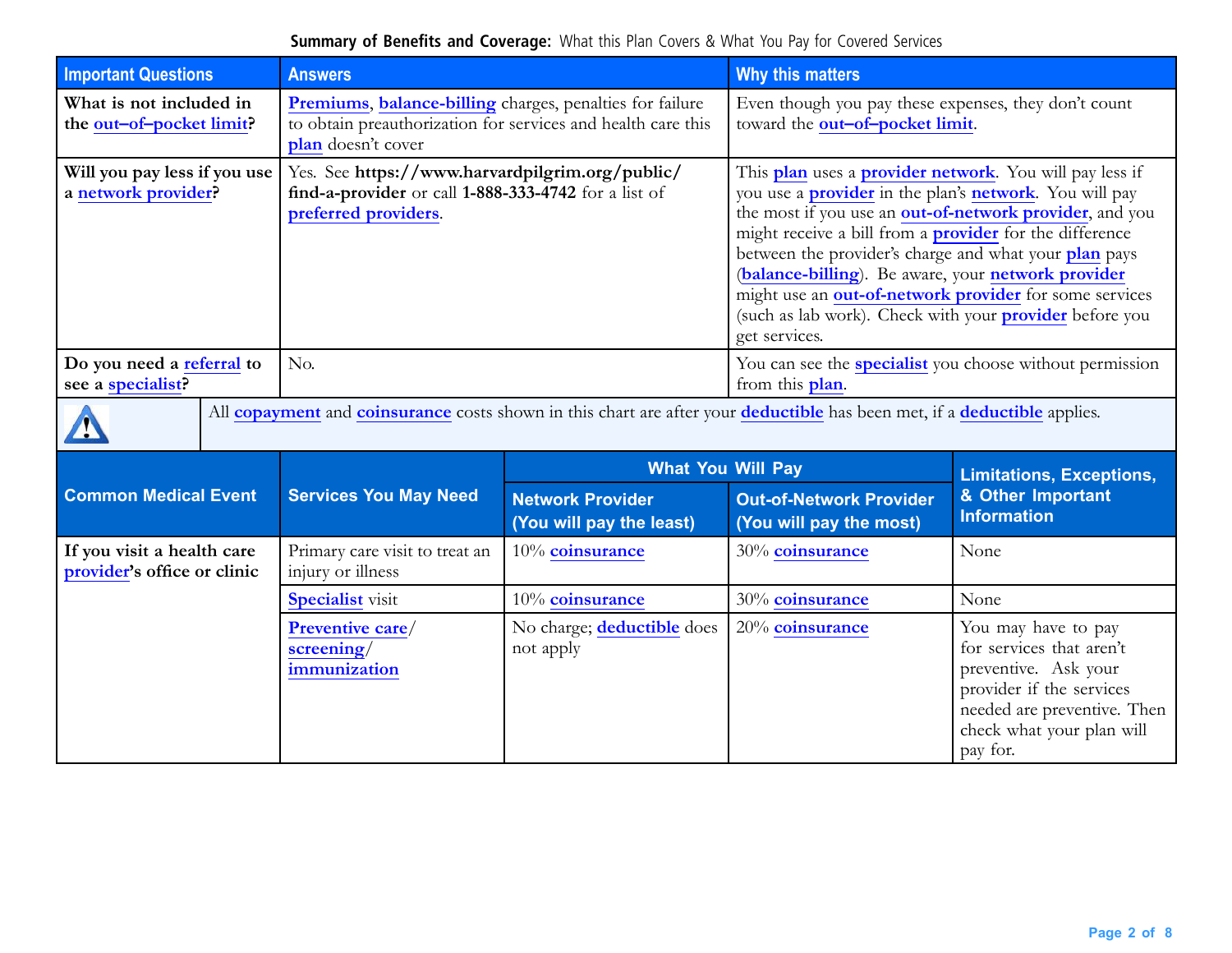|                                                                                                                                                                                 |                                                   | <b>What You Will Pay</b>                                                            | <b>Limitations, Exceptions,</b>                                                           |                                                                                                                                                 |  |
|---------------------------------------------------------------------------------------------------------------------------------------------------------------------------------|---------------------------------------------------|-------------------------------------------------------------------------------------|-------------------------------------------------------------------------------------------|-------------------------------------------------------------------------------------------------------------------------------------------------|--|
| <b>Common Medical Event</b>                                                                                                                                                     | <b>Services You May Need</b>                      | <b>Network Provider</b><br>(You will pay the least)                                 | <b>Out-of-Network Provider</b><br>(You will pay the most)                                 | & Other Important<br><b>Information</b>                                                                                                         |  |
| If you have a test                                                                                                                                                              | Diagnostic test (x-ray,<br>blood work)            | X-rays: 10% coinsurance<br>Laboratory: 10%<br>coinsurance                           | X-rays: 30% coinsurance<br>Laboratory: 30%<br>coinsurance                                 |                                                                                                                                                 |  |
|                                                                                                                                                                                 | Imaging (CT/PET scans,<br>MRI <sub>s</sub> )      | 10% coinsurance                                                                     | 30% coinsurance                                                                           | Cost sharing may vary for<br>certain imaging services.<br><b>Out-of-Network</b><br>preauthorization required.<br>\$500 penalty if not obtained. |  |
| If you need drugs to treat<br>your illness or condition<br>More information about<br>prescription drug<br>coverage is available at<br>www.harvardpilgrim.org/<br>2022Premium3T. | Generic drugs                                     | Please see your employer group for information regarding<br>your pharmacy benefits. | Please see your employer<br>group for information<br>regarding your pharmacy<br>benefits. |                                                                                                                                                 |  |
|                                                                                                                                                                                 | Preferred brand drugs                             | Please see your employer group for information regarding<br>your pharmacy benefits. | Please see your employer<br>group for information<br>regarding your pharmacy<br>benefits. |                                                                                                                                                 |  |
|                                                                                                                                                                                 | Non-preferred brand drugs                         | Please see your employer group for information regarding<br>your pharmacy benefits. | Please see your employer<br>group for information<br>regarding your pharmacy<br>benefits. |                                                                                                                                                 |  |
|                                                                                                                                                                                 | <b>Specialty drugs</b>                            | Please see your employer group for information regarding<br>your pharmacy benefits. | Please see your employer<br>group for information<br>regarding your pharmacy<br>benefits. |                                                                                                                                                 |  |
| If you have outpatient<br>surgery                                                                                                                                               | Facility fee (e.g., ambulatory<br>surgery center) | 10% coinsurance                                                                     | 30% coinsurance                                                                           | Out-of-Network<br>preauthorization required.<br>\$500 penalty if not obtained.                                                                  |  |
|                                                                                                                                                                                 | Physician/surgeon fees                            | 10% coinsurance                                                                     | 30% coinsurance                                                                           |                                                                                                                                                 |  |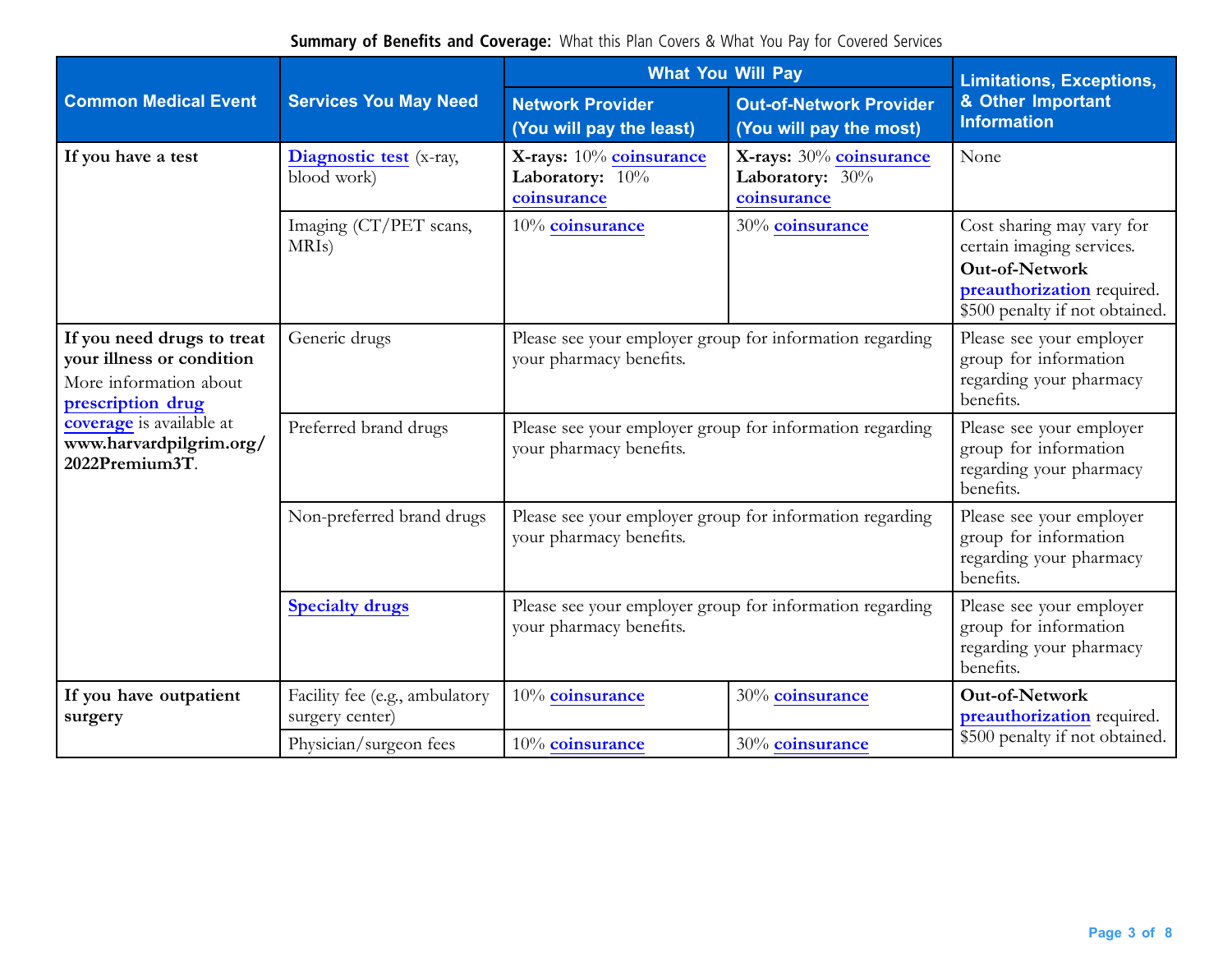|                                                |                                              | <b>What You Will Pay</b>                                                                                                                    | <b>Limitations, Exceptions,</b>                                                                                                             |                                                                                       |  |
|------------------------------------------------|----------------------------------------------|---------------------------------------------------------------------------------------------------------------------------------------------|---------------------------------------------------------------------------------------------------------------------------------------------|---------------------------------------------------------------------------------------|--|
| <b>Common Medical Event</b>                    | <b>Services You May Need</b>                 | <b>Network Provider</b><br>(You will pay the least)                                                                                         | <b>Out-of-Network Provider</b><br>(You will pay the most)                                                                                   | & Other Important<br><b>Information</b>                                               |  |
| If you need immediate                          | <b>Emergency room care</b>                   | 10% coinsurance                                                                                                                             |                                                                                                                                             | None                                                                                  |  |
| medical attention                              | <b>Emergency medical</b><br>transportation   | 10% coinsurance                                                                                                                             | None                                                                                                                                        |                                                                                       |  |
|                                                | <b>Urgent</b> care                           | Convenience care clinic:<br>10% coinsurance<br>Urgent care center:<br>10% coinsurance<br>Hospital urgent care<br>center:<br>10% coinsurance | Convenience care clinic:<br>30% coinsurance<br>Urgent care center:<br>30% coinsurance<br>Hospital urgent care<br>center:<br>30% coinsurance | None                                                                                  |  |
| If you have a hospital stay                    | Facility fee (e.g., hospital<br>room)        | 10% coinsurance                                                                                                                             | 30% coinsurance                                                                                                                             | <b>Out-of-Network</b><br>preauthorization required.<br>\$500 penalty if not obtained. |  |
|                                                | Physician/surgeon fee                        | 10% coinsurance                                                                                                                             | 30% coinsurance                                                                                                                             |                                                                                       |  |
| If you have mental health,                     | Outpatient services                          | 10% coinsurance                                                                                                                             | 30% coinsurance                                                                                                                             | <b>Out-of-Network</b>                                                                 |  |
| behavioral health, or<br>substance abuse needs | Inpatient services                           | 10% coinsurance                                                                                                                             | 30% coinsurance                                                                                                                             | preauthorization required.<br>\$500 penalty if not obtained.                          |  |
| If you are pregnant                            | Office visits                                | 10% coinsurance                                                                                                                             | 30% coinsurance                                                                                                                             | <b>Cost sharing does not</b>                                                          |  |
|                                                | Childbirth/delivery<br>professional services | 10% coinsurance                                                                                                                             | 30% coinsurance                                                                                                                             | apply for <b>preventive</b><br>services.                                              |  |
|                                                | Childbirth/delivery facility<br>services     | 10% coinsurance                                                                                                                             | 30% coinsurance                                                                                                                             |                                                                                       |  |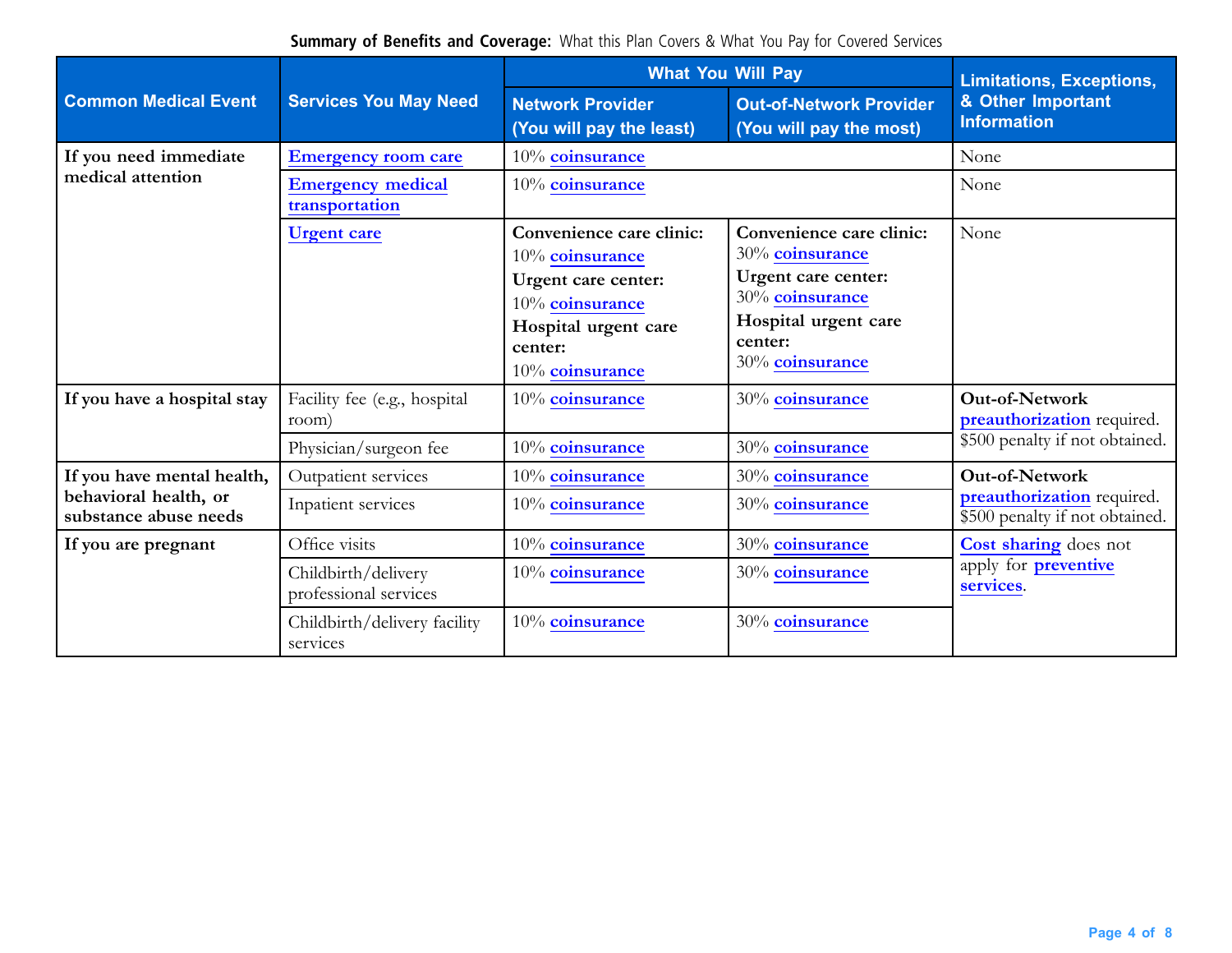|                                                                                                                                 | <b>Services You May Need</b>                                                                                                         |  | <b>What You Will Pay</b>                                                                                                                    |                                                                                                                                             |                                                                                                                | <b>Limitations, Exceptions,</b>                                                                                                                                                          |  |
|---------------------------------------------------------------------------------------------------------------------------------|--------------------------------------------------------------------------------------------------------------------------------------|--|---------------------------------------------------------------------------------------------------------------------------------------------|---------------------------------------------------------------------------------------------------------------------------------------------|----------------------------------------------------------------------------------------------------------------|------------------------------------------------------------------------------------------------------------------------------------------------------------------------------------------|--|
| <b>Common Medical Event</b>                                                                                                     |                                                                                                                                      |  | <b>Network Provider</b><br>(You will pay the least)                                                                                         |                                                                                                                                             | <b>Out-of-Network Provider</b><br>(You will pay the most)                                                      | & Other Important<br><b>Information</b>                                                                                                                                                  |  |
| If you need help recovering                                                                                                     | Home health care                                                                                                                     |  | 10% coinsurance                                                                                                                             | 30% coinsurance                                                                                                                             |                                                                                                                | None                                                                                                                                                                                     |  |
| or have other special<br>health needs                                                                                           | <b>Rehabilitation services</b><br><b>Habilitation services</b>                                                                       |  | <b>Physical Therapy:</b><br>10% coinsurance<br><b>Occupational Therapy:</b><br>10% coinsurance<br><b>Speech Therapy:</b><br>10% coinsurance | <b>Physical Therapy:</b><br>30% coinsurance<br><b>Occupational Therapy:</b><br>30% coinsurance<br><b>Speech Therapy:</b><br>30% coinsurance |                                                                                                                | Occupational therapy - 30<br>visits / calendar year<br>Physical therapy $-30$ visits<br>/calendar year<br>Out-of-Network<br>preauthorization required.<br>\$500 penalty if not obtained. |  |
|                                                                                                                                 | <b>Skilled nursing care</b>                                                                                                          |  | 10% coinsurance                                                                                                                             | 30% coinsurance                                                                                                                             |                                                                                                                | 100 days/calendar year                                                                                                                                                                   |  |
|                                                                                                                                 | <b>Durable medical</b><br>equipment                                                                                                  |  | 10% coinsurance                                                                                                                             | 30% coinsurance                                                                                                                             |                                                                                                                | Wigs - \$350/calendar year<br>Out-of-Network<br>preauthorization required.<br>\$500 penalty if not obtained.                                                                             |  |
|                                                                                                                                 | <b>Hospice services</b>                                                                                                              |  | 10% coinsurance                                                                                                                             | 30% coinsurance                                                                                                                             |                                                                                                                | For inpatient see "If you<br>have a hospital stay".                                                                                                                                      |  |
| If your child needs dental<br>or eye care                                                                                       | Children's eye exam                                                                                                                  |  | \$25 copay/visit; deductible<br>does not apply                                                                                              | 30% coinsurance                                                                                                                             |                                                                                                                | 1 exam/calendar year                                                                                                                                                                     |  |
|                                                                                                                                 | Children's glasses                                                                                                                   |  | Not covered                                                                                                                                 | Not covered                                                                                                                                 |                                                                                                                | None                                                                                                                                                                                     |  |
|                                                                                                                                 | Children's dental check-up<br>$-$ Up to age of 13                                                                                    |  | No charge; deductible does<br>not apply                                                                                                     | 20% coinsurance                                                                                                                             |                                                                                                                | 2 exams/calendar year                                                                                                                                                                    |  |
| <b>Excluded Services &amp; Other Covered Services:</b>                                                                          |                                                                                                                                      |  |                                                                                                                                             |                                                                                                                                             |                                                                                                                |                                                                                                                                                                                          |  |
| Services Your Plan Does NOT Cover (This isn't a complete list. Check your policy or plan document for other excluded services.) |                                                                                                                                      |  |                                                                                                                                             |                                                                                                                                             |                                                                                                                |                                                                                                                                                                                          |  |
|                                                                                                                                 |                                                                                                                                      |  | Long-Term (Custodial) Care<br>Most Cosmetic Surgery<br>Most Dental Care (Adult)                                                             |                                                                                                                                             | Private-duty nursing<br>Routine foot care<br>Services that are not Medically Necessary<br>Weight Loss Programs |                                                                                                                                                                                          |  |
| these services.)                                                                                                                | Other Covered Services (This isn't a complete list. Check your policy or plan document for other covered services and your costs for |  |                                                                                                                                             |                                                                                                                                             |                                                                                                                |                                                                                                                                                                                          |  |
| • Acupuncture - 30 visits/calendar year<br>$\bullet$                                                                            |                                                                                                                                      |  | <b>Infertility Treatment</b><br>Chiropractic Care - 30 visits/calendar year<br>$\bullet$                                                    |                                                                                                                                             |                                                                                                                |                                                                                                                                                                                          |  |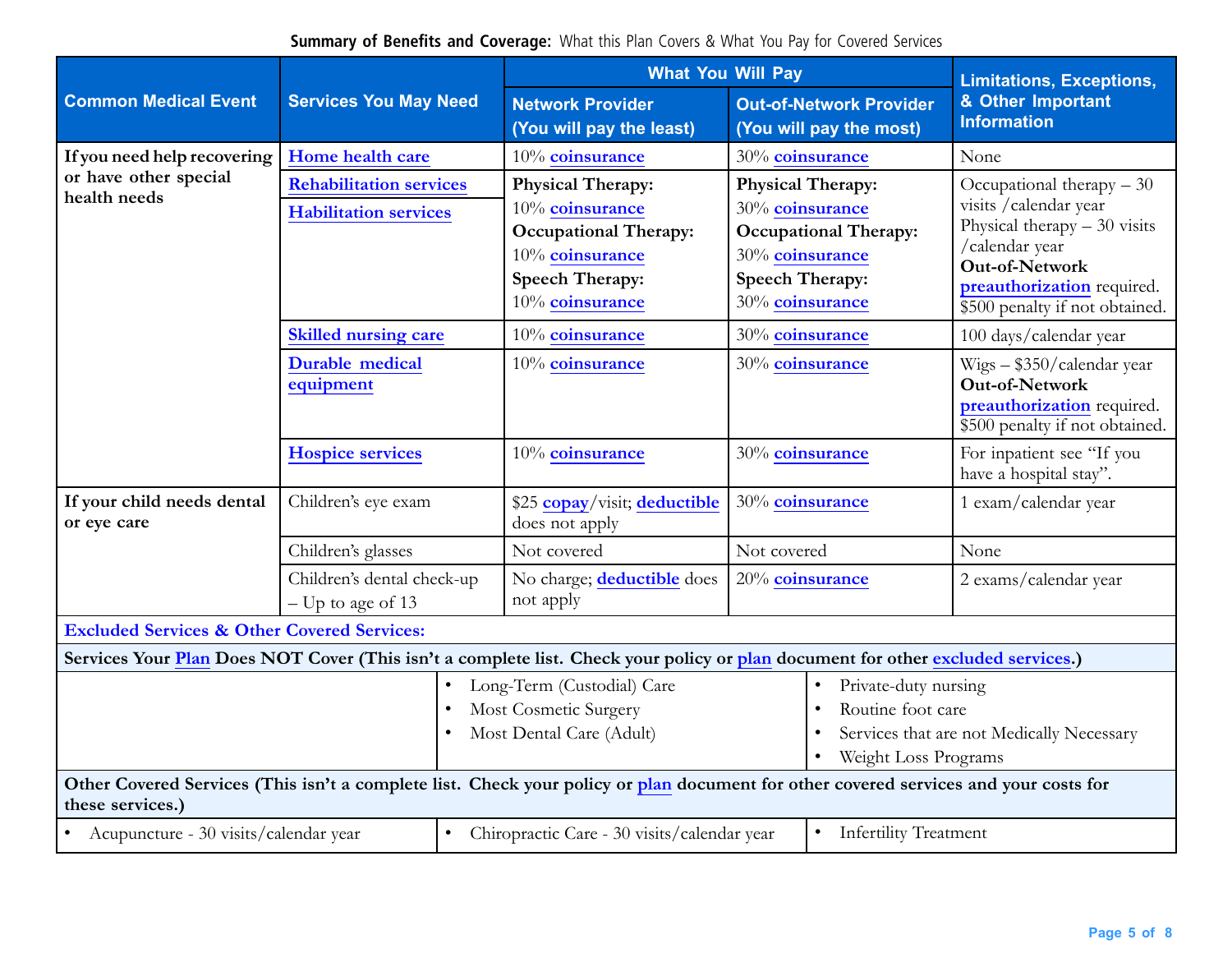| Hearing Aids - \$2,000/aid every 36 months,<br>Bariatric surgery<br>for each impaired ear | Non-emergency care when traveling outside<br>the U.S.<br>Routine eye care $(Adult) - 1$ exam/calendar<br>vear |
|-------------------------------------------------------------------------------------------|---------------------------------------------------------------------------------------------------------------|
|-------------------------------------------------------------------------------------------|---------------------------------------------------------------------------------------------------------------|

### **Your Rights to Continue Coverage:**

There are agencies that can help if you want to continue your coverage after it ends. The contact information for those agencies is: the U.S. Department of Labor, Employee Benefits Security Administration at 1-866-444-3272 or **<www.dol.gov/ebsa>**, or the U.S. Department of Health and Human Services at **1-877-267-2323 x61565** or **www.cciio.cms.gov**. Other coverage options may be available to you, too, including buying individual insurance coverage through the **Health Insurance Marketplace**. For more information about the **Marketplace**, visit **[www.HealthCare.gov](http://www.HealthCare.gov)** or call **1-800-318-2596**. **Your Grievance and Appeals Rights:**

There are agencies that can help if you have <sup>a</sup> complaint against your **plan** for <sup>a</sup> denial of <sup>a</sup> **claim**. This complaint is called <sup>a</sup> **grievance** or **appeal** . For more information about your rights, look at the explanation of benefits you will receive for that medical **claim**. Your **plan** documents also provide complete information on how to submit <sup>a</sup> **claim**, **appeal**, or <sup>a</sup> **grievance** for any reason to your **plan**. For more information about your rights, this notice, or assistance, contact:

| <b>HPHC Member Appeals-Member</b> | Department of Labor's Employee   |
|-----------------------------------|----------------------------------|
| Services Department               | Benefits Security Administration |
| HPHC Insurance Company, Inc.      | 1-866-444-3272                   |
| 1600 Crown Colony Drive           | www.dol.gov/ebsa/healthreform    |
| Quincy, MA 02169                  |                                  |
| Telephone: 1-888-333-4742         |                                  |
| $Fax: 1-617-509-3085$             |                                  |

Health Care for All 30 Winter Street, Suite 1004 Boston, MA 02108 **1-800-272-4232 <http://www.hcfama.org/helpline>**

#### **Does this plan provide Minimum Essential Coverage? Yes**

**Minimum Essential Coverage** generally includes **plans**, **health insurance** available through the **Marketplace** or other individual market policies, Medicare, Medicaid, CHIP, TRICARE, and certain other coverage. If you are eligible for certain types of **Minimum Essential Coverage**, you may not be eligible for the **premium tax credit**.

#### **Does this Coverage Meet the Minimum Value Standard? Yes**

If your **plan** doesn't meet the **Minimum Value Standards**, you may be eligible for <sup>a</sup> **premium** tax credit to help you pay for <sup>a</sup> **plan** through the **Marketplace**.

**Language Access Services:**

Para obtener asistencia en Español, llame al 1-888-333-4742.

如果需要中文的帮助,请拨打这个号码 1-888-333-4742.

De assistência em Português, por favor ligue 1-888-333-4742.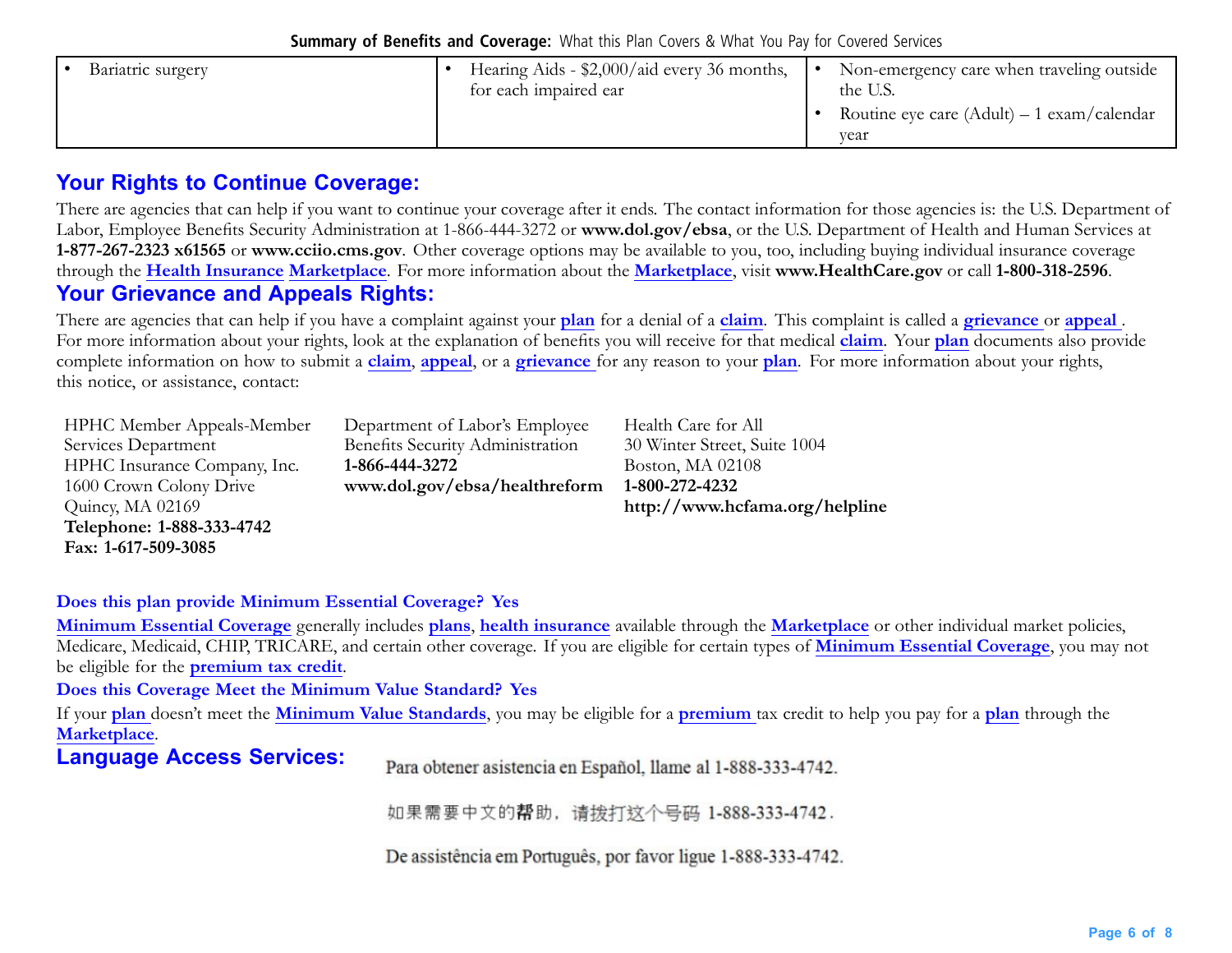To see examples of how this plan might cover costs for a sample medical situation, see the next section.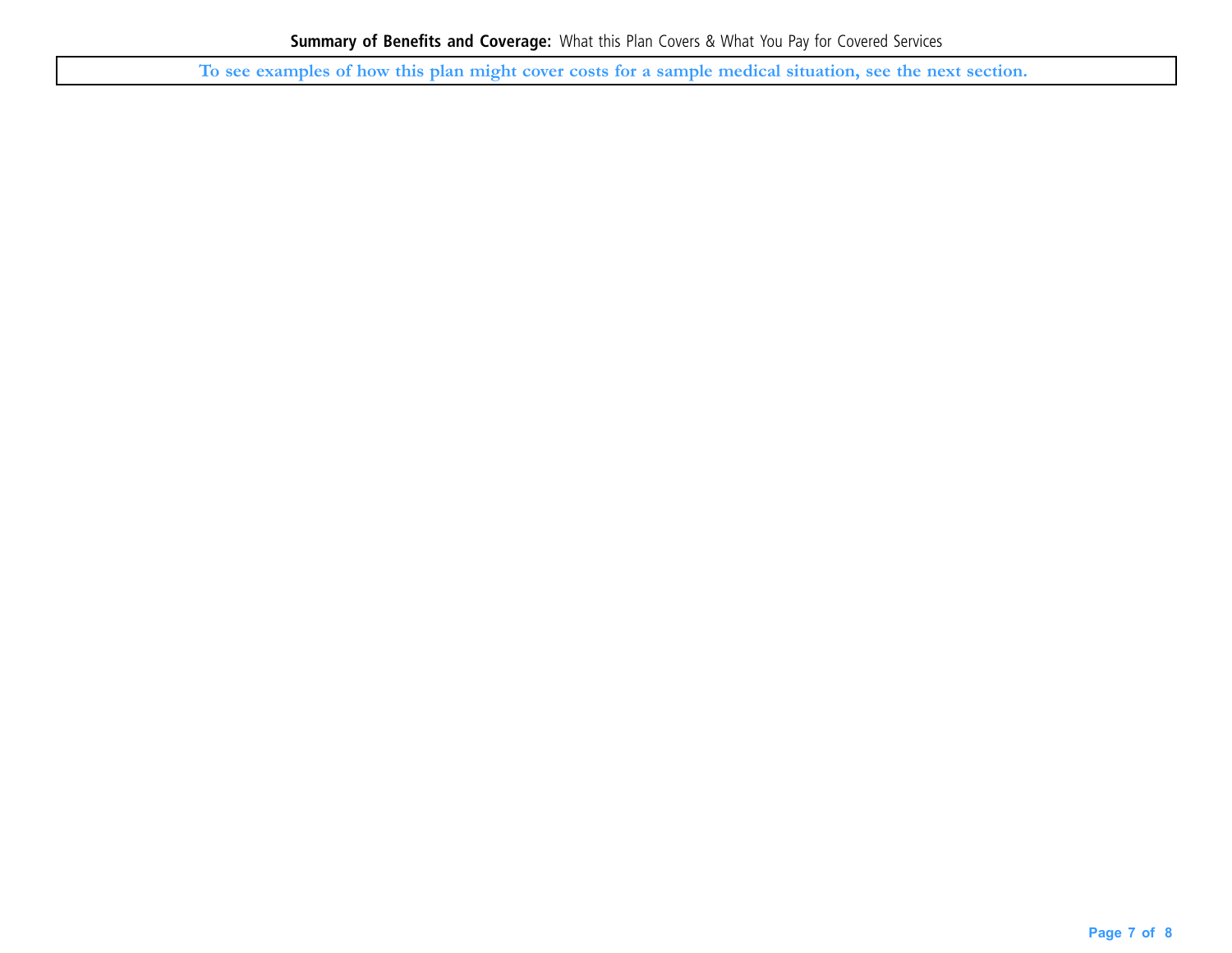### **About these Coverage Examples:**



**This is not <sup>a</sup> cost estimator.** Treatments shown are just examples of how this **plan** might cover medical care. Your actual costs will be different depending on the actual care you receive, the prices your **prov[iders](https://www.healthcare.gov/sbc-glossary/#provider)** charge, and many other factors. Focus on the **cost-sharing** amounts (**deductible**, **copayment** and **coinsurance**) and **excluded services** under the **plan**. Use this information to compare the portion of costs you might pay under different health **plans**. Please note these coverage examples are based on self-only coverage.

| Peg is Having a Baby<br>(9 months of in-network pre-natal care<br>and a hospital delivery) |          | <b>Managing Joe's type 2 Diabetes</b><br>(a year of routine in-network care of a<br>well-controlled condition) |         | <b>Mia's Simple Fracture</b><br>(in-network emergency room visit and<br>follow up care) |         |  |
|--------------------------------------------------------------------------------------------|----------|----------------------------------------------------------------------------------------------------------------|---------|-----------------------------------------------------------------------------------------|---------|--|
| <b>The plan's overall</b><br>deductible                                                    | \$2,000  | <b>The plan's overall</b><br>deductible                                                                        | \$2,000 | <b>The plan's overall</b><br>deductible                                                 | \$2,000 |  |
| ■ Specialist coinsurance                                                                   | 10%      | <b>Specialist coinsurance</b>                                                                                  | 10%     | ■ Specialist coinsurance                                                                | 10%     |  |
| <b>Hospital (facility)</b><br>coinsurance                                                  | 10%      | <b>Hospital (facility)</b><br>coinsurance                                                                      | 10%     | <b>Hospital (facility)</b><br>coinsurance                                               | 10%     |  |
| <b>Other coinsurance</b>                                                                   | 10%      | <b>Other coinsurance</b>                                                                                       | 10%     | <b>Other coinsurance</b>                                                                | 10%     |  |
| This EXAMPLE event includes services<br>like:                                              |          | This EXAMPLE event includes services<br>like:                                                                  |         | This EXAMPLE event includes services<br>like:                                           |         |  |
| <b>Specialist</b> office visits (prenatal care)                                            |          | <b>Primary care physician</b> office visits <i>(including</i> )                                                |         | <b>Emergency room care</b> (including medical supplies)                                 |         |  |
| Childbirth/Delivery Professional Services                                                  |          | disease education)                                                                                             |         | Diagnostic test $(x-ray)$                                                               |         |  |
| Childbirth/Delivery Facility Services                                                      |          | <b>Diagnostic tests</b> (blood work)<br><b>Durable medical equipment</b> (crutches)                            |         |                                                                                         |         |  |
| <b>Diagnostic tests</b> (ultrasounds and blood work)                                       |          | Prescription drugs<br><b>Rehabilitation services</b> ( <i>physical therapy</i> )                               |         |                                                                                         |         |  |
| <b>Specialist visit</b> (anesthesia)                                                       |          | <b>Durable medical equipment</b> (glucose meter)                                                               |         |                                                                                         |         |  |
| <b>Total Example Cost</b>                                                                  | \$12,700 | <b>Total Example Cost</b>                                                                                      | \$5,600 | <b>Total Example Cost</b>                                                               | \$2,800 |  |
| In this example, Peg would pay:                                                            |          | In this example, Joe would pay:                                                                                |         | In this example, Mia would pay:                                                         |         |  |
| Cost Sharing                                                                               |          | Cost Sharing                                                                                                   |         | Cost Sharing                                                                            |         |  |
| <b>Deductibles</b>                                                                         | \$2,000  | <b>Deductibles</b>                                                                                             | \$2,000 | <b>Deductibles</b>                                                                      | \$2,000 |  |
| <b>Copayments</b>                                                                          | \$0      | <b>Copayments</b>                                                                                              | \$0     | <b>Copayments</b>                                                                       | \$0     |  |
| <b>Coinsurance</b>                                                                         | \$1,000  | <b>Coinsurance</b>                                                                                             | \$50    | <b>Coinsurance</b>                                                                      | \$70    |  |
| What isn't covered                                                                         |          | What isn't covered                                                                                             |         | What isn't covered                                                                      |         |  |
| Limits or exclusions                                                                       | \$0      | Limits or exclusions                                                                                           | \$0     | Limits or exclusions                                                                    | \$0     |  |
| The total Peg would pay<br>is                                                              | \$3,000  | The total Joe would pay is                                                                                     | \$2,050 | The total Mia would pay is                                                              | \$2,070 |  |

The **plan** would be responsible for the other costs of these EXAMPLE covered services.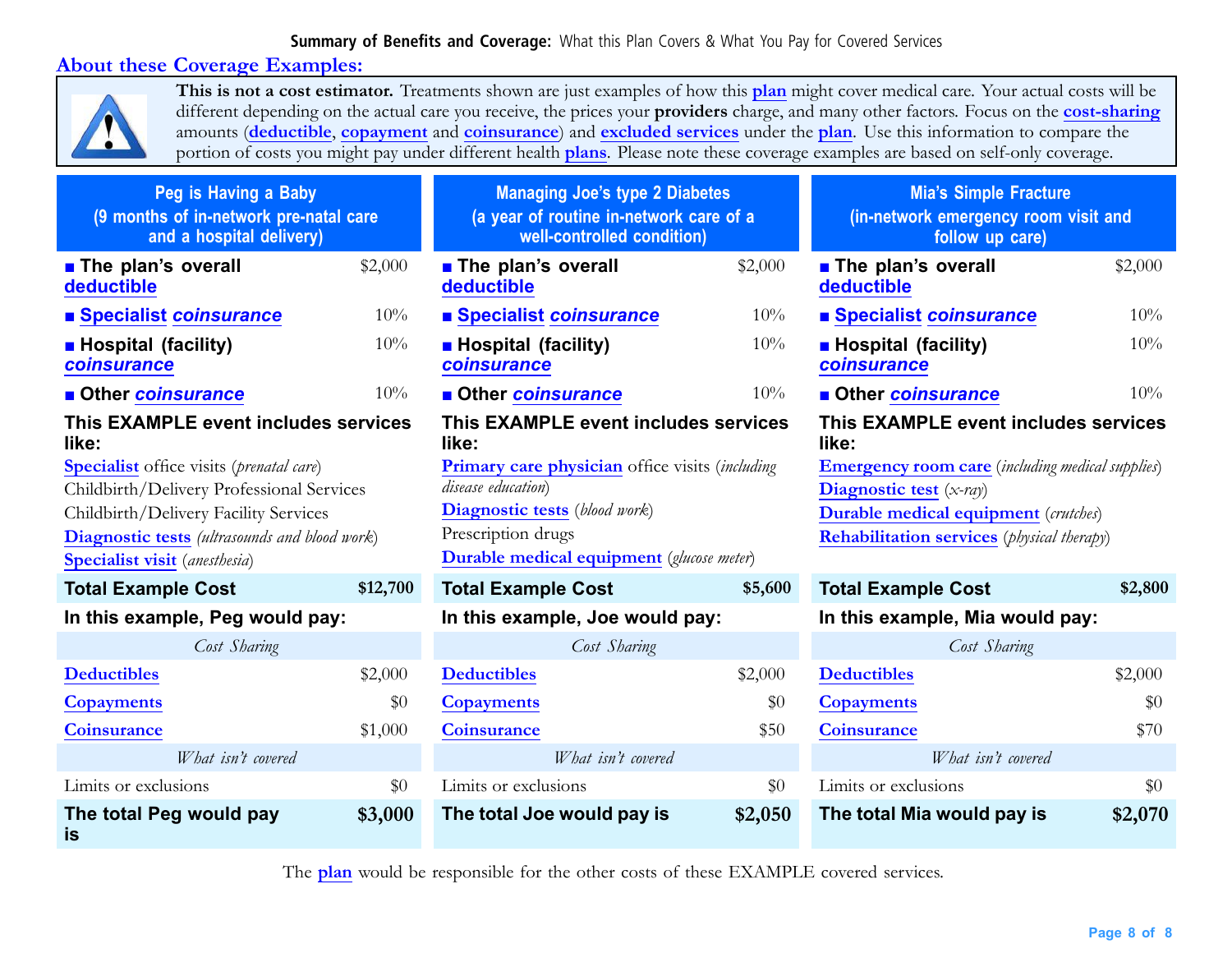#### Language Assistance Services

Español (Spanish) ATENCIÓN: Si usted habla español, servicios de asistencia lingüística, de forma gratuita, están a su disposición. Llame al 1-888-333-4742 (TTY: 711).

Português (Portuguese) ATENÇÃO: Se você fala português, encontram-se disponíveis serviços linguísticos gratuitos. Ligue para 1-888-333-4742 (TTY: 711).

Kreyòl Ayisyen (French Creole) ATANSYON: Si nou palé Kreyòl Ayisyen, gen asistans pou sèvis ki disponib nan lang nou pou gratis. Rele 1-888-333-4742 (TTY: 711).

**繁體中文 (Traditional Chinese)** 注意:如果您使用繁體中文,您可以免費獲得語言援助服務。請致電 1-888-333-4742(TTY:711)。

Tiếng Việt (Vietnamese) CHÚ Ý: Nếu quí vị nói Tiếng Việt, dịch vụ thông dịch của chúng tôi sẵn sàng phục vụ quí vị miễn phí. Gọi số 1-888-333-4742  $(TTY: 711).$ 

Русский (Russian) ВНИМАНИЕ: Если вы говорите на русском языке, то вам доступны бесплатные услуги перевода. Звоните 1-888-333-4742 (телетайп: 711).

(Arabic) العربية

إِنْقِيَاهِ: إذا أنت تتكلم أللُّغة ألع بِيهة ، خَدَمات ألمُساعَدَ ٱللُّغَوِية مُتَوفرة لك مَجانا ِ ً إتصل طي 4742-333-888 1

 $(TTY: 711)$ 

**ខែ្មរ (Cambodian)** [)ស្ងំជូនដំណឹង៖ បើអ្នកនិយាយភាសាខែ្មរ, យើងមានសេវាកម្មបកប្រែ ជូនលោកអ្នកដោយឥតគិតថ្លៃ។។ ចូរ ទូរស័ព្ទ 1-888-333-4742  $(TTY: 711)^9$ 

Français (French) ATTENTION: Si vous parlez français, des services d'aide linguistique vous sont proposés gratuitement. Appelez le 1-888-333-4742 (ATS: 711).

Italiano (Italian) ATTENZIONE: In caso la lingua parlata sia l'italiano, sono disponibili servizi di assistenza linguistica gratuiti. Chiamare il numero 1-888-333-4742 (TTY: 711).



Harvard Pilgrim Health Care includes Harvard Pilgrim Health Care, Harvard Pilgrim Health Care of New England and HPHC Insurance Company.

(Continued)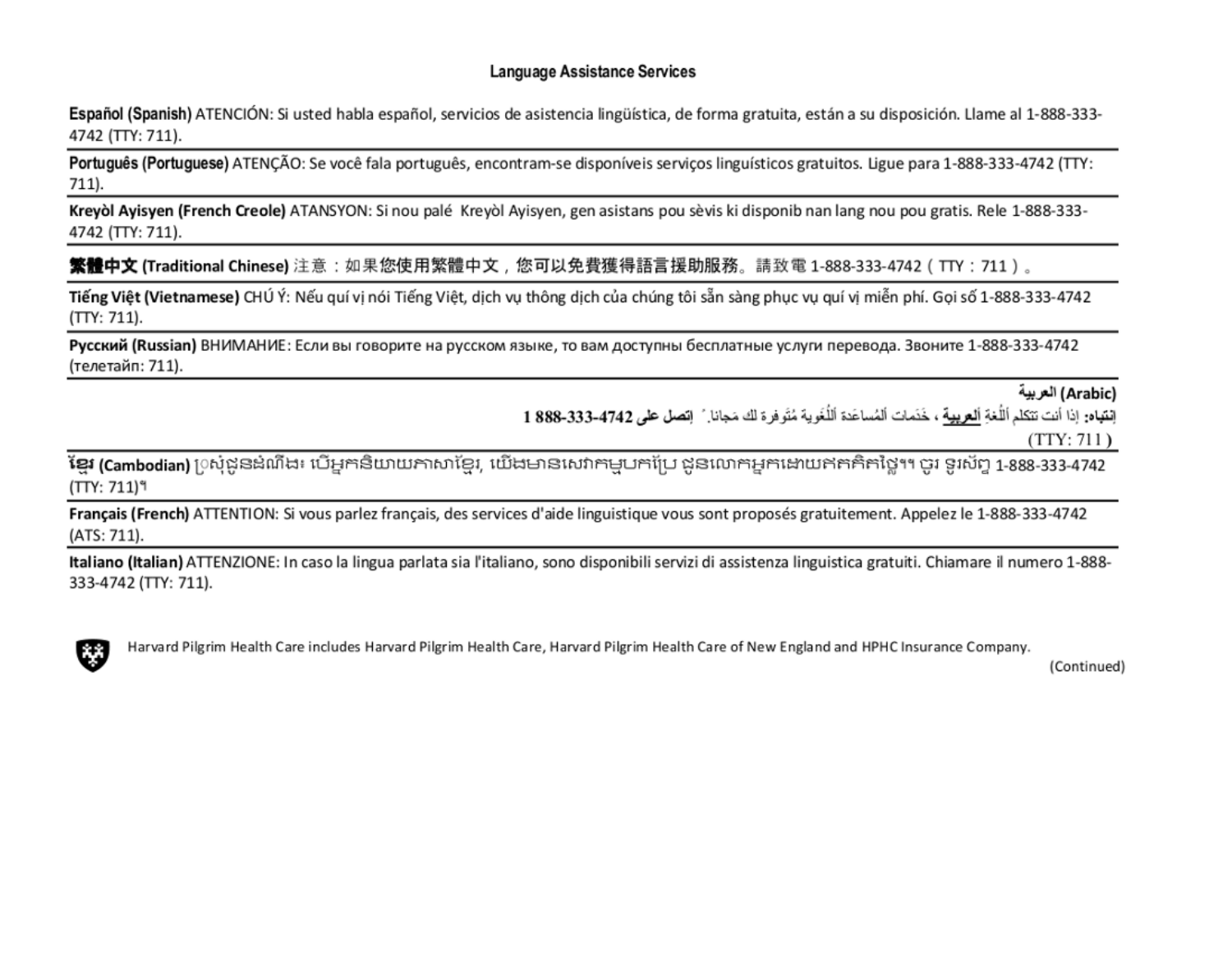한국어 (Korean) '알림': 한국어를 사용하시는 경우, 언어 지원 서비스를 무료로 이용하실 수 있습니다. 1-888-333-4742 (TTY: 711) 번으로 전화해 주십시오.

Ελληνικά (Greek) ΠΡΟΣΟΧΗ: Αν μιλάτε ελληνικά, υπάρχουν στη διάθεσή σας δωρεάν υπηρεσίες γλωσσικής υποστήριξης. Καλέστε 1-888-333-4742  $(TTY: 711).$ 

Polski (Polish) UWAGA: Jeżeli mówisz po polsku. możesz skorzystać z bezpłatnei pomocy iezykowei. Zadzwoń pod numer 1-888-333-4742 (TTY: 711).

हिंदी (Hindi) ध्यान दीजिए: अगर आप हिंदी बोलते हैं तो आपके लिये भाषाकी सहायता मुफ्तमें उपलब्ध है. जानकारी के लिये फोन करे. 1-888-333-4742 (TTY: 711)

ગુજરાતી (Gujarati) ધ્યાન આપો : જો તમે ગુજરાતી બોલતા હો તો આપને માટે ભાષાકીય સહ્યય તદ્દન મફત ઉપલબ્ધ છે. વિશેષ માહિતી માટે ફોન § री. 1-888-333-4742 (TTY: 711)

**ພາສາລາວ (Lao)** ໂປດຊາບ: ຖ້າວ່າ ທ່ານເວົ້າພາສາ ລາວ, ການບໍລິການຊ່ວຍເຫຼືອດ້ານພາສາ, ໂດຍບໍ່ເສັງຄ່າ, ແມ່ນມີພ້ອມໃຫ້ທ່ານ. ໂທຣ 1-888-333-4742 (TTY: 711).

ATTENTION: If you speak a language other than English, language assistance services, free of charge, are available to you. Call 1-888-333-4742  $(TTY: 711)$ .



Harvard Pilgrim Health Care includes Harvard Pilgrim Health Care, Harvard Pilgrim Health Care of New England and HPHC Insurance Company.

(Continued)